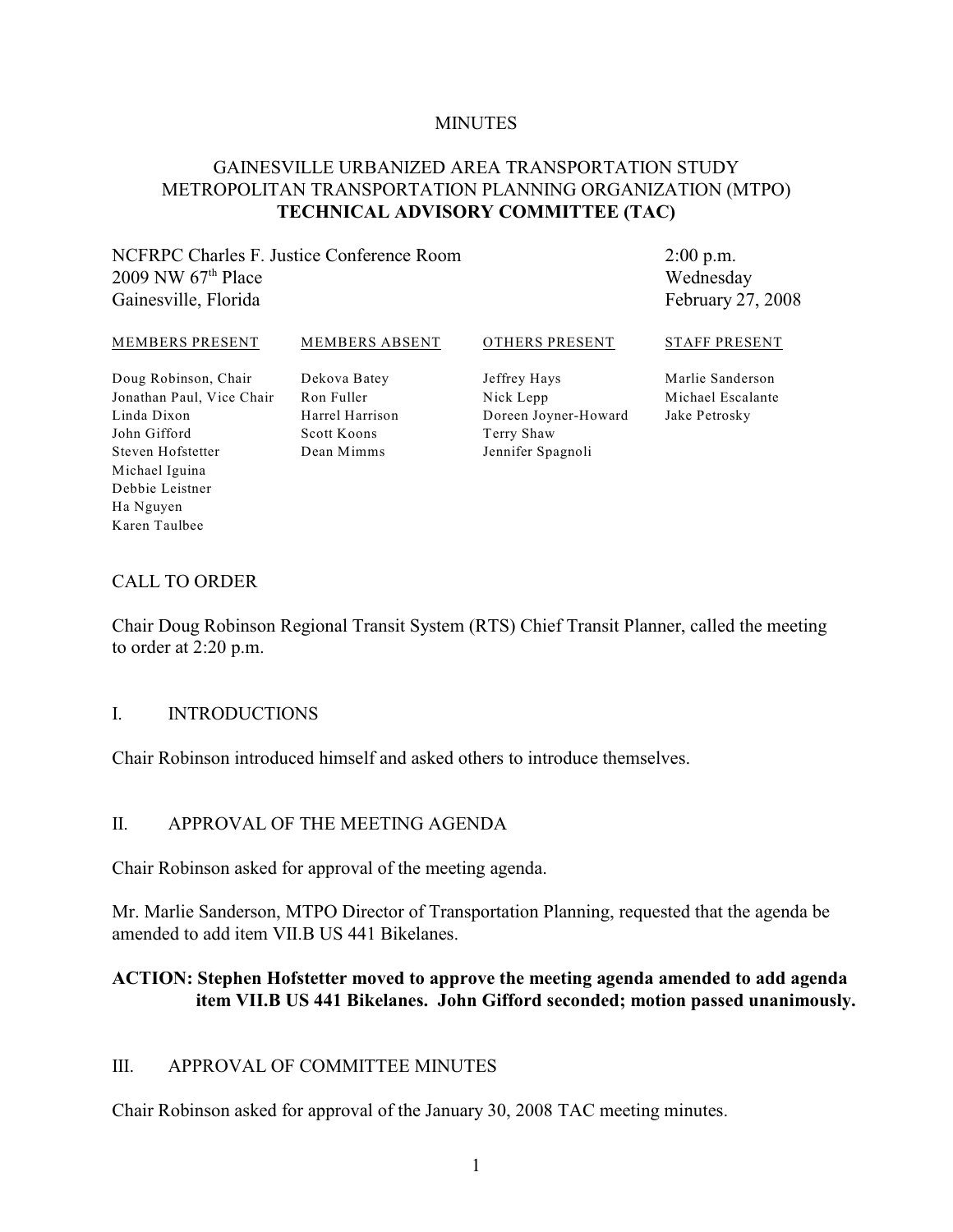### **ACTION: Stephen Hofstetter moved to approve the January 30, 2008 TAC meeting minutes. John Gifford seconded; motion passed unanimously.**

### IV. UPCOMING MEETINGS

Mr. Sanderson announced that the next MTPO meeting is scheduled for March  $13<sup>th</sup>$  at 3:00 p.m. in the Jack Durrance Auditorium. He said that the TAC's next meeting is scheduled for March  $26<sup>th</sup>$ .

### V. SW  $62^{ND}$  BOULEVARD CONNECTOR

Mr. Sanderson stated that the County's consultant was prepared to discuss the corridor alternatives for the SW  $62<sup>nd</sup>$  Boulevard Connector and interim projects.

Ms. Jennifer Spagnoli, Alachua County Traffic Engineer, stated that several alternatives were reviewed by MTPO and County Advisory Committees. She noted that the MTPO, at its December meeting, approved the evaluation criteria and analysis of Alternatives 1 - 4.

Mr. Sanderson reported the Bicycle/Pedestrian Advisory Board recommendations.

Mr. Terry Shaw, HNTB Project Manager, discussed the SW  $62<sup>nd</sup>$  Boulevard Connector alternatives and proposed priority interim projects and answered questions.

#### **ACTION: Linda Dixon moved to recommend that the MTPO:**

- **1. approve Alternative <sup>#</sup>2 (Exhibit 1) and the three Interim Priority Projects (Exhibit 2) because:**
	- **A. it is consistent with the MTPO Livable Community Reinvestment Plan policies 2.6 and 2.10;**
	- **B. it aligns with the City of Gainesville's planned extension of SW 40th Boulevard south of Archer Road; and**
	- **C. the evaluation criteria was biased toward expansion of existing roadway facilities;**
- **2. request that cost estimates be provided for segments north and south of the SW 20<sup>th</sup> Avenue/SW 62<sup>nd</sup> Boulevard intersection for the alternatives; and**
- **3. request the identification of sidewalk and other interim projects to** support transit on the SW 43<sup>rd</sup> Street/SW 42<sup>nd</sup> Street corridor.

**Debbie Leistner seconded; motion passed 6 to 3.**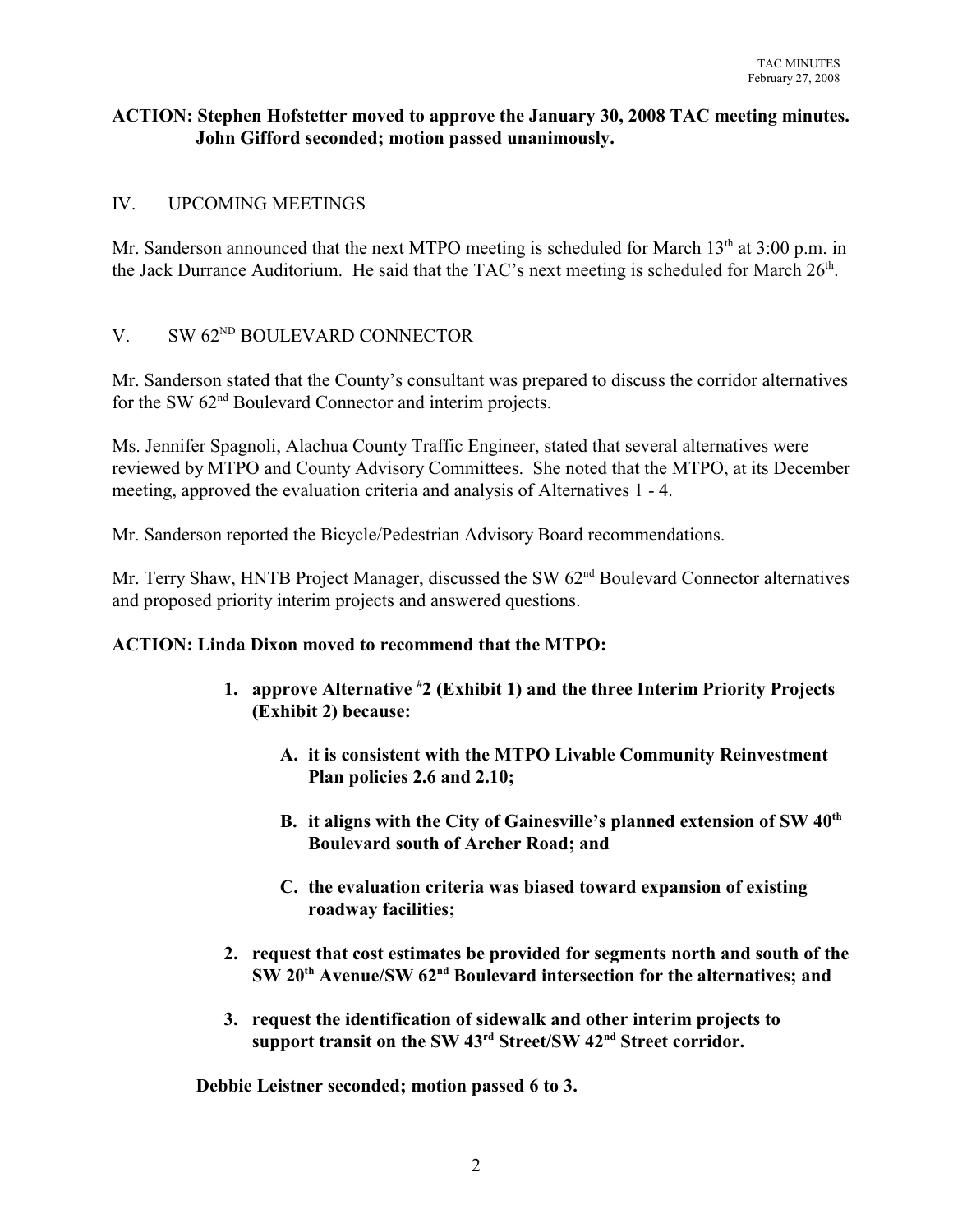### **ACTION: Jonathan Paul moved to inform the MTPO:**

- **1. that its second choice is Alternative 1 and the three interim projects; and #**
- **2. regarding identification of the need for the extensions of :**

A. **SW 40<sup>th</sup> Boulevard north to SW 20<sup>th</sup> Avenue; and** 

**B. SW 24<sup>th</sup> Avenue west to SW 40<sup>th</sup> Boulevard extension.** 

### **Stephen Hofstetter seconded; motion failed 3 to 6.**

### VI. ENHANCEMENT APPLICATION

Mr. Sanderson stated that the SW 34<sup>th</sup> Street at Hull Road grade-separated crossing enhancement priority does not have an application filed with FDOT. He said that University of Florida (UF) staff was contacted regarding the application.

Ms. Linda Dixon, UF Facilities Planning Director, discussed the status of the application and answered questions. She noted that there were outstanding jurisdiction and maintenance issues to be resolved and that the application may not be completed for the 2008 funding cycle.

## VII. UNFUNDED PROJECT PRIORITIES

Mr. Sanderson stated that MTPO staff has developed the draft MTPO List of Priority Projects tables. He said that these tables are developed from input from the Alachua County Traffic Safety Team, Alachua County Transportation Disadvantaged Coordinating Board, Bicycle/ Pedestrian Advisory Board, City and County Public Works Departments asked that Alachua County and City of Gainesville Public Works Department, Gainesville Regional Airport, Regional Transit System and the 2025 Livable Community Reinvestment Plan. He and Mr. Michael Escalante, MTPO Senior Planner, discussed the draft tables and answered questions.

Ms. Ha Nguyen, Alachua County Contract/Design Manager, noted that the County may have some additional recommendations for Table 2- Landscaping Priorities.

### **ACTION: John Gifford moved to approve the draft List of Priority Projects tables, except Table 2- Landscaping Priorities. Michael Iguina seconded; motion passed unanimously.**

### VII B US 441 BIKELANES

Mr. Sanderson stated that the MTPO Chair received a letter from FDOT indicating that US 441 from Archer Road to NW  $23<sup>rd</sup>$  Avenue would not be restriped for bikelanes as part of the US 441 Resurfacing Project.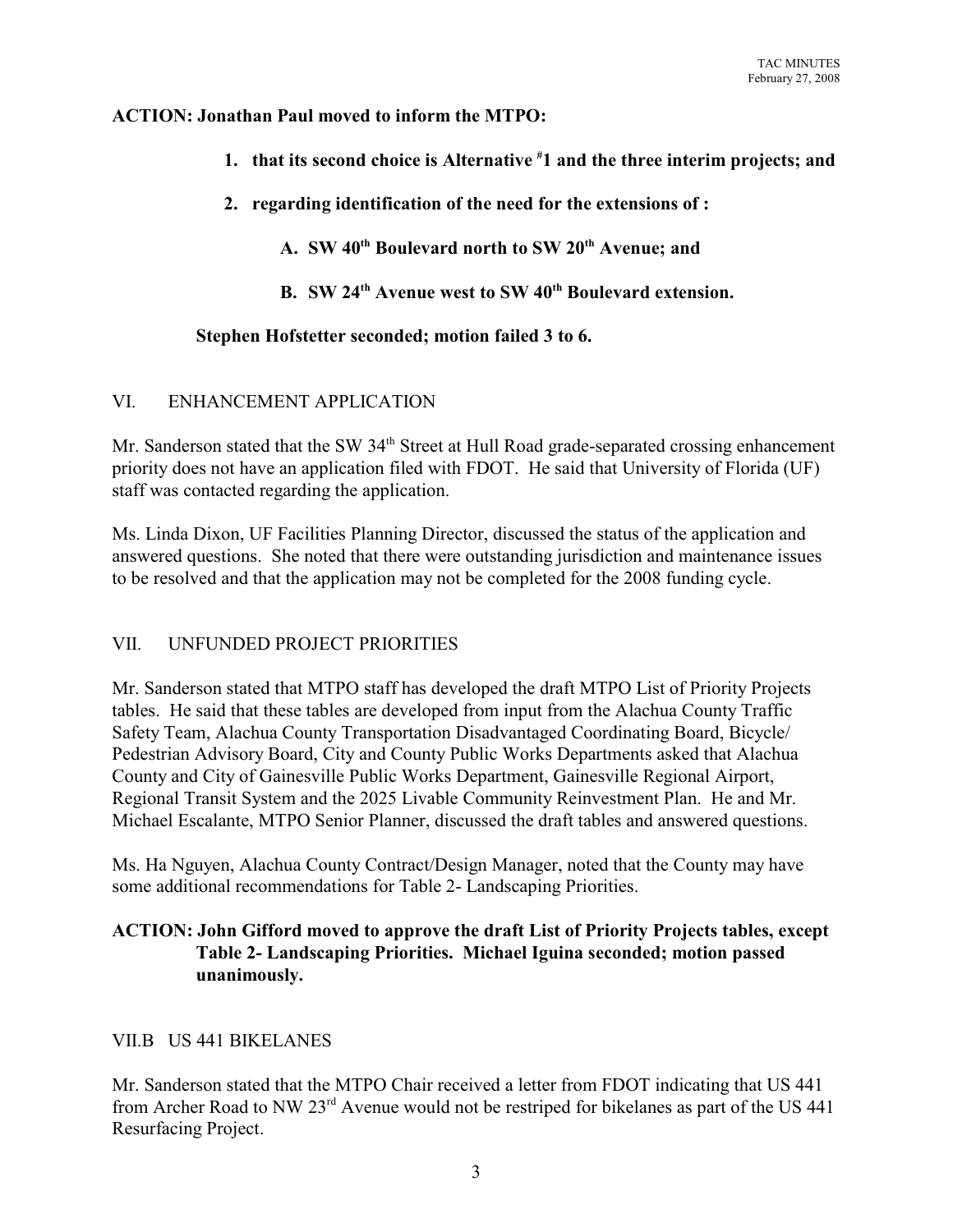Ms. Karen Taulbee, FDOT Transportation Specialist, discussed the MTPO's US 441 bikelane request and answered questions.

### **ACTION: Linda Dixon moved to recommend that the MTPO request that FDOT provide a wide outside curblane consistent with the current striping of the travel lanes on US 441 (from Archer Road (State Road 24) north to NW 23<sup>rd</sup> Avenue (State Road 120)) as part of the Year 2009 resurfacing project. John Gifford seconded; motion passed 8 to 1.**

 $\_$ 

### VIII. INFORMATION ITEMS

There was no discussion of the information items.

ADJOURNMENT

The meeting was adjourned at 4:55 p.m.

Date Doug Robinson, Chair